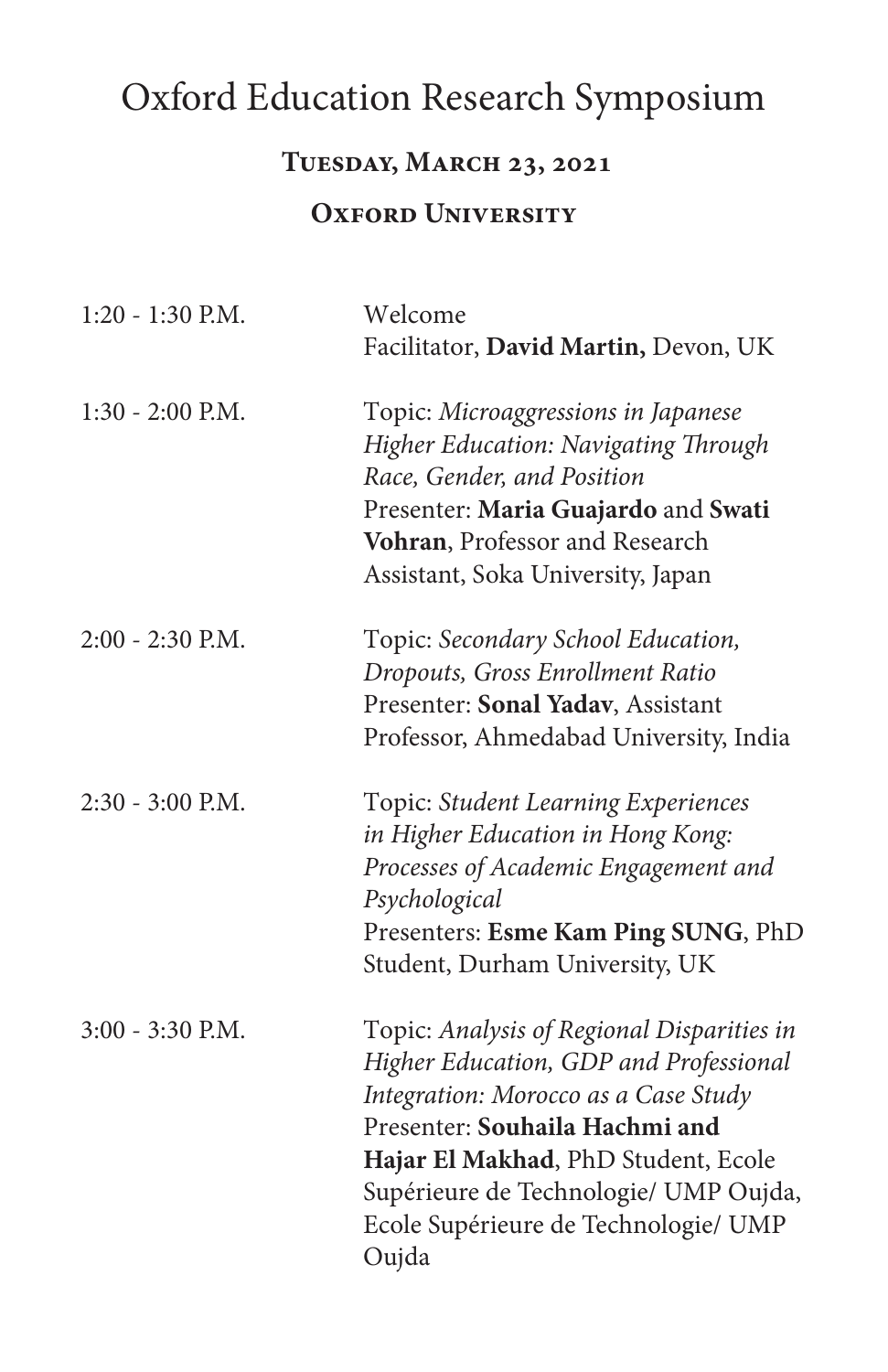# Oxford Education Research Symposium Oxford Education Research Symposium

| 3:30 - 4:00 P.M.   | <b>Break</b>                                                                                                                                                                                                           | WEDNESDAY, MARCH 24, 2021<br><b>OXFORD UNIVERSITY</b> |                                                                                                                                                                                                                                                             |
|--------------------|------------------------------------------------------------------------------------------------------------------------------------------------------------------------------------------------------------------------|-------------------------------------------------------|-------------------------------------------------------------------------------------------------------------------------------------------------------------------------------------------------------------------------------------------------------------|
| 4:00 - 4:30 P.M.   | Topic: Making it Plain: Historic Black<br>Ministers as Community Educators in the                                                                                                                                      |                                                       |                                                                                                                                                                                                                                                             |
|                    | US and the World<br>Presenter: David Childs, Associate<br>Professor, Northern Kentucky University,                                                                                                                     | $1:20 - 1:30$ P.M.                                    | Welcome<br>Kern Alexander, Professor, US                                                                                                                                                                                                                    |
| 4:30-5:00 P.M.     | <b>US</b><br>Topic: Religion, Hegemony and U.S.<br>Foreign Policy: George W. Bush's Post-9/11<br>Discourse of the "Chosen Nation"<br>Presenter: Amira Metidji, Assistant<br>Professor,<br>University of Medea, Algeria | $1:30 - 2:00$ P.M.<br>$2:00 - 2:30$ P.M.              | Topic: Together Apart: Creating an<br><b>Emotionally Close Learning Experience</b><br>While Geographically<br>Presenter: Wayne DeFehr, Lecturer,<br>University of Alberta, Canada<br>Topic: Culturally Responsive Pedagogy<br>in the Post-COVID-19 Academy: |
| 5:00 - 5:30 P.M.   | Topic: Catholic Schools and Government<br>Presenter: William Horan, Independent<br>Researcher, US                                                                                                                      |                                                       | Opportunities for Renewed Best Practice<br>Presenter: Rebecca Blair, Associate<br>Professor, University of Iowa, US                                                                                                                                         |
| 5:30 - 6:00 P.M.   | Topic: Physical accessibility, Catholic<br>church, ethnographic research, visual<br>ethnography, reeducation<br>Presenter: Beata Borowska-Beszta,<br>Associate Professor, Niculaus Copernicus<br>University, Poland    | 2:30 - 3:00 P.M.                                      | Topic: Factors Influencing the Usage of<br>Web-Based Video Conferencing Platforms<br>in Knowledge Acquisition among Students<br>Presenter: Faiswal Kasirye, PhD<br>Student, International Islamic University<br>Malaysia, Malaysia                          |
| $6:00 - 6:30$ P.M. | Topic: Cultural Globalization and<br>Tourism: Lessons Learned From<br>Developing Countries<br>Presenter: Malraj Bharatha Kiriella,<br>Student, South Asia Multidisciplinary<br>Advisory Services, Sri Lanka            | 3:00 - 3:30 P.M.                                      | Topic: Acceptance of Distance Education<br>by Moroccan Students at the Era of<br>COVID 19: Unified Theory of Acceptance<br>and Use of Technology Approach<br>Presenter: Safaa Danisafaa Dani, PhD<br>Student, Hassan 1st University, Morocco                |
| 6:30 - 6:35 P.M.   | Adjourn                                                                                                                                                                                                                | 3:30 - 4:00 P.M.                                      | <b>Break</b>                                                                                                                                                                                                                                                |